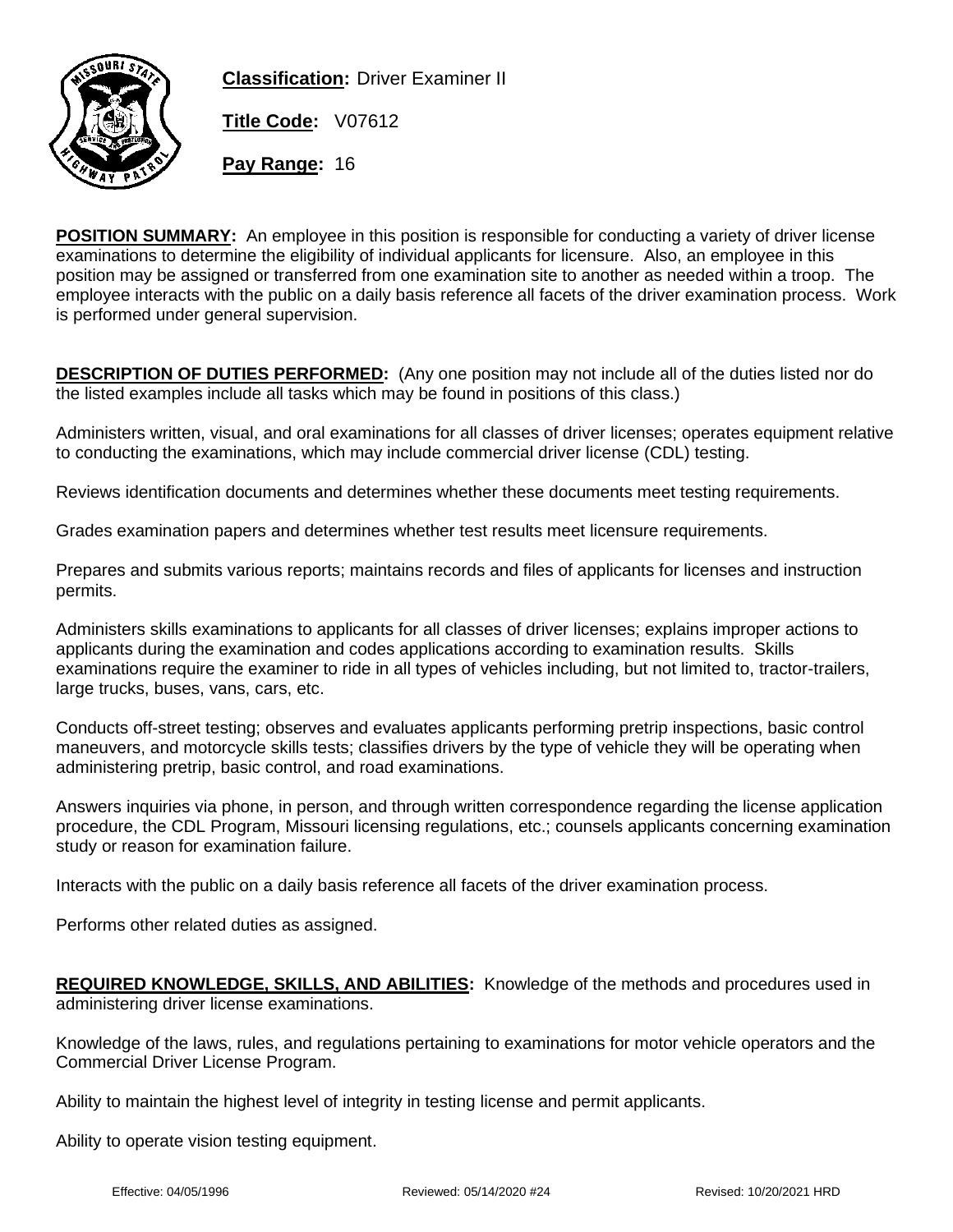## **Classification:** Driver Examiner II **Classification:** Page 2

Ability to operate computer testing equipment.

Ability to lift and carry at least 50 pounds (testing equipment and materials).

Ability to maintain various records and files.

Ability to work indoors or outdoors in inclement weather for extended periods of time.

Ability to verbally answer inquiries and explain testing procedures to applicants applying for licensure.

Ability to work independently with general supervision.

Ability to set up testing site and operate testing equipment.

Ability to enter and exit vehicles including large trucks and buses to conduct CDL or other license examinations.

Ability to provide own transportation to and from various testing sites during normally scheduled working hours.

Ability to operate a motor vehicle in accordance with Missouri State Highway Patrol policy and State of Missouri statutes, to include any Patrol assigned vehicle with the responsibility for its upkeep and basic maintenance.

Ability to operate basic office equipment.

Ability to handle restricted and confidential information in a professional manner and maintain the information as such.

Ability to communicate in English clearly and concisely, both orally and in writing.

Ability to establish and maintain harmonious working relations with others.

Ability to work with material that may be of a sexual nature relating to criminal activity (e.g., written material, photographs, and/or verbal language, etc.).

Ability to work hours as assigned.

**MINIMUM EXPERIENCE AND EDUCATION REQUIRED:** (The following represents the minimum qualifications used to accept applicants, provided that equivalent substitution will be permitted in case of deficiencies in either experience or education.)

Possession of a high school diploma or equivalent, and possess one year experience as a Driver Examiner I with the Missouri State Highway Patrol.

**NECESSARY SPECIAL REQUIREMENTS:** Must never been convicted of a felony or any crime involving moral turpitude or have any indictment or information pending for any offense involving moral turpitude.

Must be at least twenty-one years of age at the time of employment.

Must possess or obtain and maintain a valid driver license.

Must have successfully completed the Driver Examination Basic School.